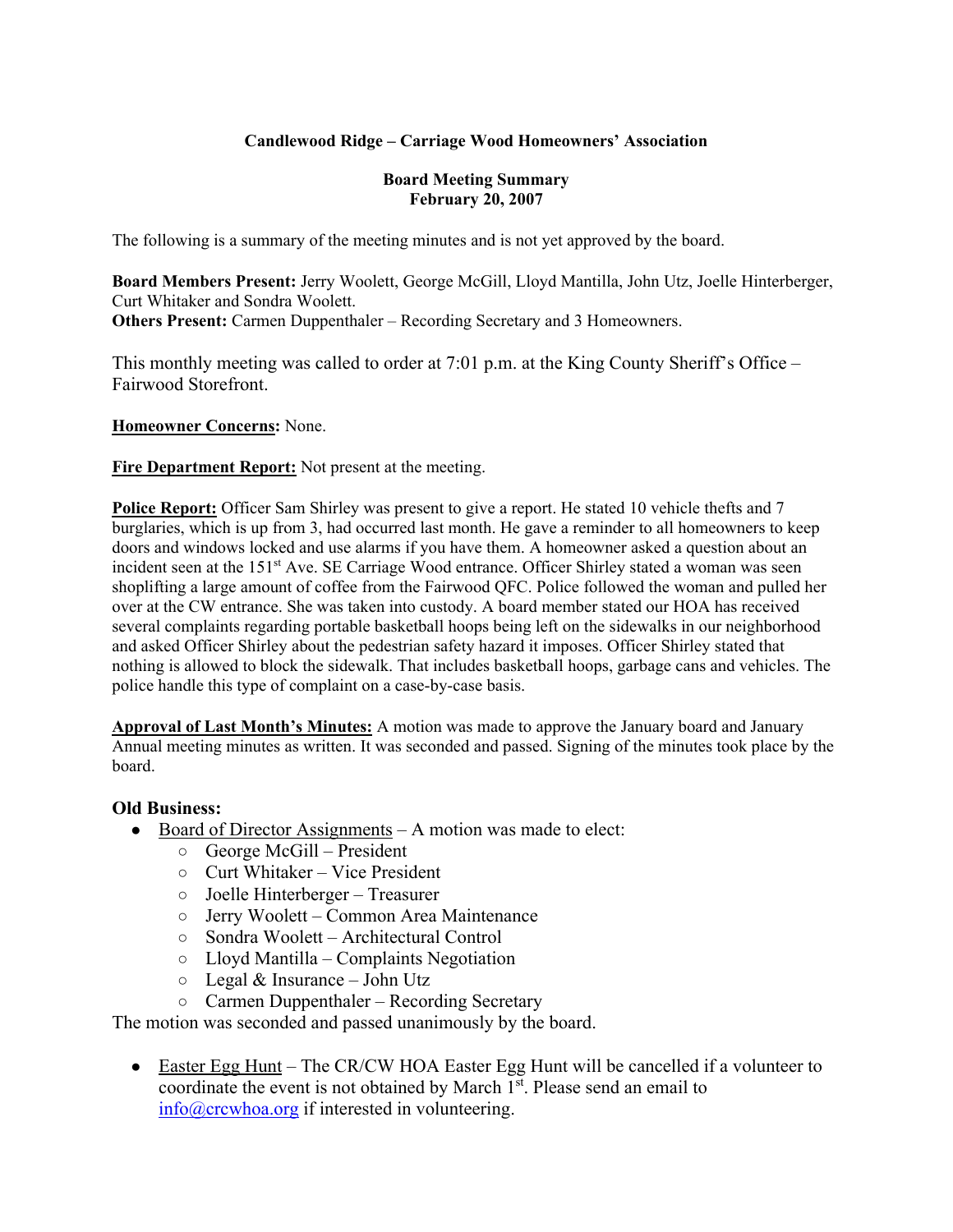### **New Business:**

- Garage Sale Mark your calendar for the CR/CW Annual Neighborhood Garage Sale! It's scheduled for Friday and Saturday, May  $4<sup>th</sup>$  &  $5<sup>th</sup>$  from 9-5 pm.
- The board is researching fees associated with having a reserves analysis done, as well as, moving HOA reserves to an online bank for higher returns.

#### **Common Areas Report:**

- Top-dressing of the north half of the grass field at Carriage Wood Park has been completed. Water was turned on to locate sprinkler heads and will be turned off until needed this summer.
- The electrical controller for the water system had to be replaced in Carriage Wood Park.
- Canber has provided proposals to:
	- Remove merry-go-round, pea gravel, railroad ties and concrete pad at old big toy site of Candlewood Ridge Park and reseed the area. A motion was made to authorize the removal of the equipment and restore the area as suggested, not to exceed \$4,000. The board passed the motion.
	- Re-bark edges of common areas and entrances.
	- Improve barrier rocks along Candlewood Ridge Park to prevent cars from entering the park. A motion was made to approve the installation of additional barrier rocks in CR Park as suggested, not to exceed \$1,000. The board passed the motion.
- Canber has been asked to remove the downed tree limbs along grass of Carriage Wood Park.
- A new Private Property Sign was ordered for Carriage Wood Park to replace one that was damaged/vandalized. Additional wording will include no golf and no fireworks on the sign.

A question was asked regarding our entrance signs and if they were cleaned annually. Currently, they have moss on them and appear to be in need of cleaning. The CAM Chairman said last year a youth group cleaned them. It was explained that due to unavailability of water at our entrances, the signs are difficult to clean. The HOA will solicit for a youth or scouting group to volunteer to clean the signs.

**Architectural Report:** 4 new ACC applications were received since last months meeting as follows:

- 1 Fence
- 1 New Garage Door
- 1 Shed
- 1 Hot Tub and Gazebo

Due to recent windstorms and the age of most cedar fences in our HOA, many fences need to be replaced. A discussion took place regarding alternate fencing materials that are now available. The ACC committee will research new fencing materials on the market and establish new fencing guidelines in the future. Homeowners planning to replace their fence must first submit an ACC approval form as required.

As a reminder, it is the homeowner's responsibility, not the contractor, to insure an ACC request signed by the homeowner is submitted and approval received prior to commencing external home improvement projects. A \$100 fine can be imposed for not following this procedure. The ACC has up to 30 days to respond to an ACC request but tries to respond much sooner. It is recommended that if a response to an ACC request has not been received within two weeks, the homeowner contact the ACC Chairperson via email at architecture@crcwhoa.org or by leaving a voice message at 425-227-4227. ACC request forms can be found in the Fairwood Flyer or on the HOA website at www.crcwhoa.org.

**Complaints Negotiations Report:** Since last meeting, 7 new complaints were received that included 2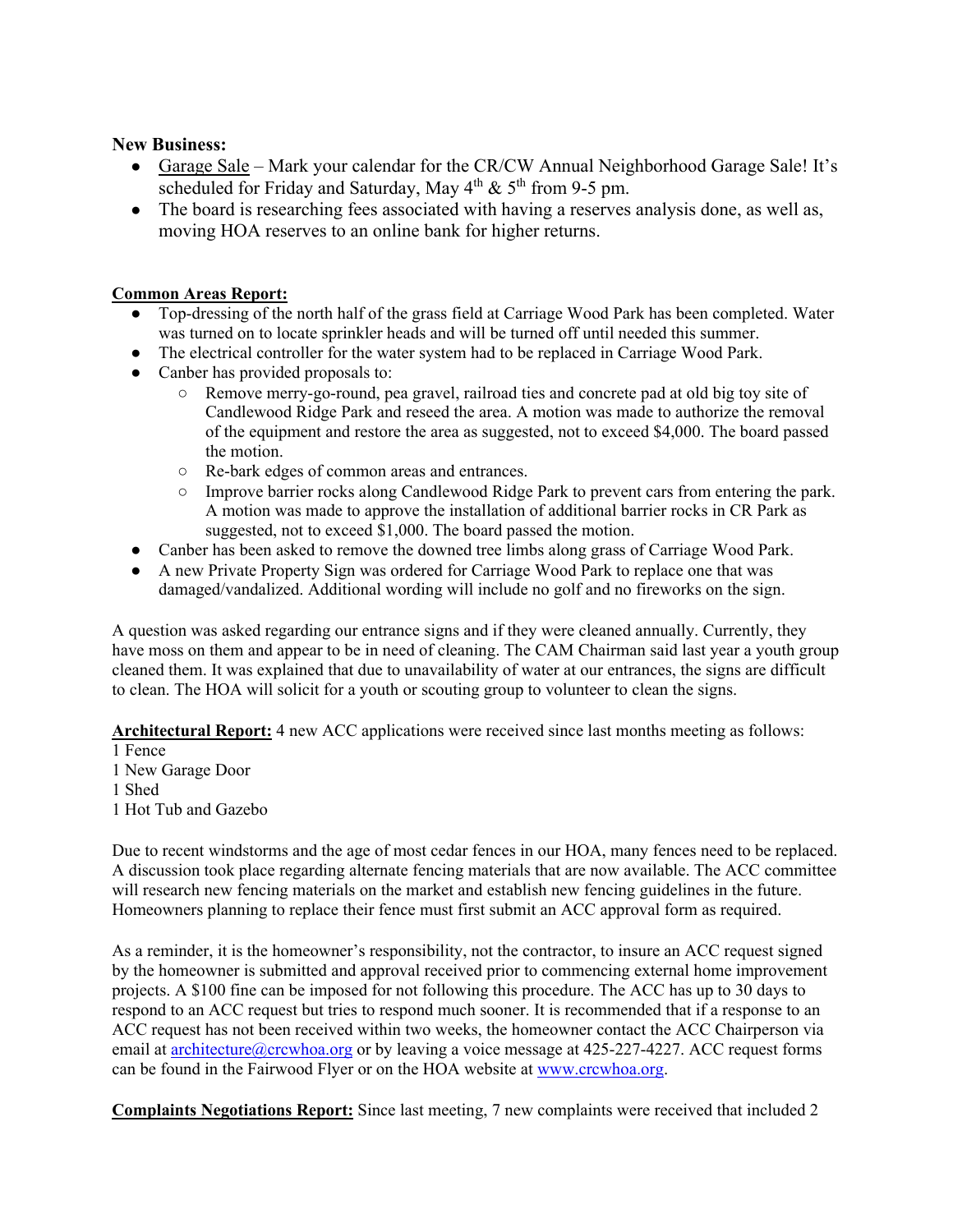barking dogs, 1 boat, 2 vehicles parked improperly and 2 garbage cans stored improperly. 11 additional complaints are pending and 2 are now closed.

A new complaints committee member has been obtained. The complaints committee now consists of 3 volunteer members. When complaints are received, 2-3 of the committee members visually verifies the complaint to be valid, rather then just one person in years past.

Several complaints have been received regarding basketball hoops, both permanent and portable. Basketball hoops are not to be left on the sidewalk due to the pedestrian safety hazard they impose. Homeowners are reminded to store portable basketball hoops away from the sidewalk when not in use. The board is working to establish a new rule and regulation regarding basketball hoops.

As a reminder, all complaints must be received in writing and signed by the author. Your name, address and phone number must be included on the written complaint so the HOA can notify you that the issue is being addressed. You may then mail your complaint to the HOA address at P.O. Box 58397, Renton, WA, 98058. The HOA will keep confidential, to the full extent of the law, all personal information that is submitted, including the complainant's name. Complaint forms can also be found on the HOA website at www.crcwhoa.org.

**Legal and Insurance Report:** The board is researching the option of establishing a new rule and regulation for rental/leasing of homes in our HOA. A document, provided by the HOA lawyer, describing a neighboring homeowner association's R&R for rentals/leasing, was reviewed. The document explains the homeowner's responsibility in notifying renters of our HOA rules, regulations and CC&R's. The board will review the document thoroughly and a vote will take place at the next board meeting. A letter has been drafted to send out to all homeowners that border CW Park about property lines and not encroaching on HOA common area property. A brief discussion took place regarding amending the HOA Bylaws. A motion was made to nominate John Utz as head of the HOA Nominating Committee. The board passed the motion.

**Treasurer's Report:** The January Budget Comparison and Capital Improvement Fund reports were presented and briefly discussed. Just the usual expenses for January occurred.

#### **Committee Reports:**

**Park Usage Committee** – No report this month.

**Capital Improvement Committee** – Revised proposals were received from Sitelines for the proposed improvement projects in Candlewood Ridge and Carriage Wood Parks. The Sky Runner was chosen over a merry-go-round to be installed in CR Park. A motion was made to approve the new big toy equipment as planned for Candlewood Ridge Park, not to exceed \$27,000. The board passed the motion. A motion was made to approve the proposed new toys for Carriage Wood Park, not to exceed \$7,000. The board passed the motion.

**The Welcoming Committee** – Committee preparing several packets for delivery in March. If you are new to the neighborhood and would like an HOA information packet, call the HOA phone number at (425) 227-4227 and leave a voice message or send an email request to  $info@crewhoa.org$ .

**Block Watch Committee** – If you are interested in resurrecting this important committee please contact the HOA. Volunteers for block watch captains are needed. (425) 227-4227. You can also call the King County Sheriff's Office Fairwood location at (206) 296-3846 to get information on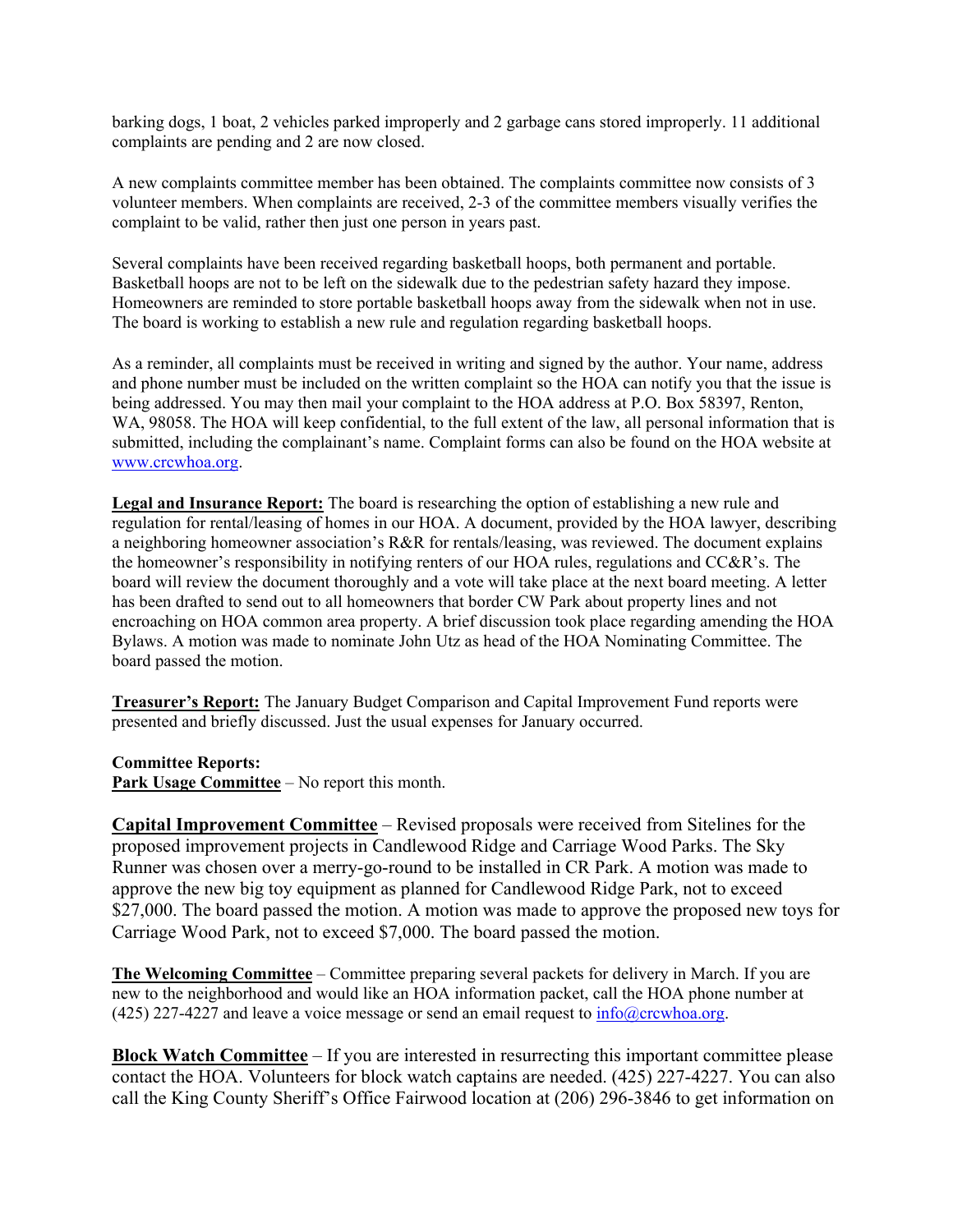setting up a Block Watch Program.

**Special Topics:** Visit our NEW Website and contact the HOA via Email at: Web - www.crcwhoa.org Email –  $info@crcwhoa.org$ 

A motion was made to adjourn the meeting at 9:19 p.m.

#### **Next Board Meetings:**

- March 20, 2007
- April 17, 2007
- May 15, 2007

Meetings are usually held at **7:00 p.m.** at the Sheriff's Office, Albertson's Shopping Center. All Homeowners are welcome to attend. (425) 227-4227

# **Candlewood Ridge / Carriage Wood Announcements & Reminders**

\***Easter Egg Hunt** – The CR/CW HOA Easter Egg Hunt will be cancelled if a volunteer to coordinate the event is not obtained by March 1<sup>st</sup>. Please send an email to info@crcwhoa.org if interested in volunteering

\*The HOA is looking for a group interested in performing a **Community Service Project** to clean the moss from our entrance signs. For more information, send an email inquiry to info@crcwhoa.org. Thank you!

\*The HOA would like to remind homeowners to please **call 911** if you witness anyone vandalizing or doing graffiti in our neighborhood or around the Fairwood area. Please do not assume someone else will call. The more calls reported to 911 the better chance of catching the suspects.

\*Due to recent windstorms, several neighborhood **Fences** have sustained damage and are in need of replacement. An ACC approval form is required prior to replacing your fence. Approval forms can be found in the Fairwood Flyer or on the HOA website at www.crcwhoa.org.

\*The board would like to remind all homeowners in Candlewood Ridge and Carriage Wood that **Garbage Cans and Trash Receptacles** are to be properly stored behind a fence or inside the garage where they are not visible from the street. Now that garbage collection is back on regular schedule, remember to remove your garbage containers from the curb and properly store them, no later then the following day. Thank you for your cooperation regarding this matter.

**\*Candlewood Ridge and Carriage Wood Parks are private parks for the use of CR/CW residents and guests only.** Our parks are available to homeowners for